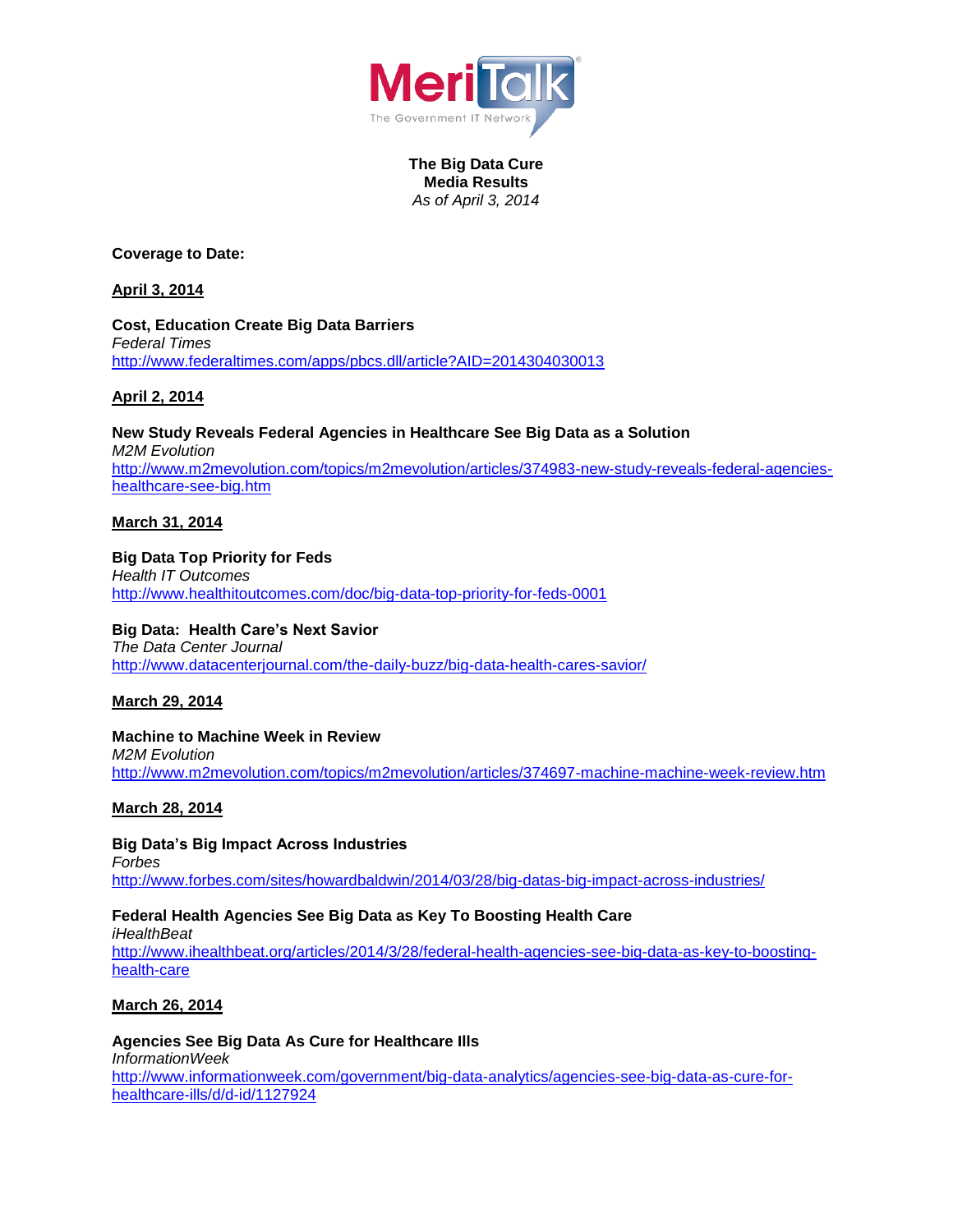## **March 25, 2014**

#### **Dan Dougherty of EMC: Mobile, M2M Tech Could Spur Big Data Use in Federal Healthcare** *ExecutiveGov*

[http://www.executivegov.com/2014/03/emc-study-mobile-m2m-tech-set-to-spur-big-data-in-federal](http://www.executivegov.com/2014/03/emc-study-mobile-m2m-tech-set-to-spur-big-data-in-federal-healthcare-dan-dougherty-comments/)[healthcare-dan-dougherty-comments/](http://www.executivegov.com/2014/03/emc-study-mobile-m2m-tech-set-to-spur-big-data-in-federal-healthcare-dan-dougherty-comments/)

## **Feds See Big Data's Potential, but Not Prepared to Handle It**

*FierceHealthIT* <http://www.fiercehealthit.com/story/feds-see-big-datas-potential-not-prepared-handle-it/2014-03-25>

## **Fed Health Agencies Eye Big Data Vision and Constraints**

*Government Health IT* [www.govhealthit.com/news/fed-health-agencies-eye-big-data-vision-and-constraints](http://www.govhealthit.com/news/fed-health-agencies-eye-big-data-vision-and-constraints)

## **Report: Feds Say Big Data Will Improve Population Health Management**

*Healthcare Informatics* [http://www.healthcare-informatics.com/news-item/report-feds-say-big-data-will-improve-population-health](http://www.healthcare-informatics.com/news-item/report-feds-say-big-data-will-improve-population-health-management)[management](http://www.healthcare-informatics.com/news-item/report-feds-say-big-data-will-improve-population-health-management)

## **The Impact of Big Data on Patient Care**

*Machine to Machine Solutions* [http://machine-to-machine-solutions.tmcnet.com/topics/machine-to-machine-solutions/articles/374310](http://machine-to-machine-solutions.tmcnet.com/topics/machine-to-machine-solutions/articles/374310-impact-big-data-patient-care.htm) [impact-big-data-patient-care.htm](http://machine-to-machine-solutions.tmcnet.com/topics/machine-to-machine-solutions/articles/374310-impact-big-data-patient-care.htm)

#### **Might mHealth be more impactful than penicillin?**

*mHealthNews* <http://www.mhealthnews.com/blog/might-mhealth-be-more-impactful-penicillin-Big-Data-mobile-M2M>

## **Study Reveals Big Data Opportunity in Federal Healthcare**

*PCB Design 007* [www.pcbdesign007.com/pages/zone.cgi?artcatid=0&a=99148&artid=99148&pg=1](http://www.pcbdesign007.com/pages/zone.cgi?artcatid=0&a=99148&artid=99148&pg=1)

## **March 24, 2014**

## **Study Highlights Big Data Opportunity in Federal Healthcare**

*CIOL* [www.ciol.com/ciol/news/211529/study-highlights-big-data-opportunity-federal-healthcare](http://www.ciol.com/ciol/news/211529/study-highlights-big-data-opportunity-federal-healthcare)

## **Big Data Proves Alluring to Federal IT Pros**

*eWeek* [www.eweek.com/enterprise-apps/big-data-proves-alluring-to-federal-it-pros.html/](http://www.eweek.com/enterprise-apps/big-data-proves-alluring-to-federal-it-pros.html/)

## **Is Big Data the Cure for Health-Care Systems?**

*FCW* [www.fcw.com/articles/2014/03/24/critical-read-health-care-big-data.aspx](http://www.fcw.com/articles/2014/03/24/critical-read-health-care-big-data.aspx)

## **Federal Health Execs Say Big Data Will Transform Patient Care**

*HIT Consultant* [www.hitconsultant.net/2014/03/24/federal-health-execs-say-big-data-will-transform-patient-care/#more-](http://www.hitconsultant.net/2014/03/24/federal-health-execs-say-big-data-will-transform-patient-care/#more-17312)[17312](http://www.hitconsultant.net/2014/03/24/federal-health-execs-say-big-data-will-transform-patient-care/#more-17312)

**Small Survey Shows Government Health Workers Bullish on Big Data** *MobiHealthNews*